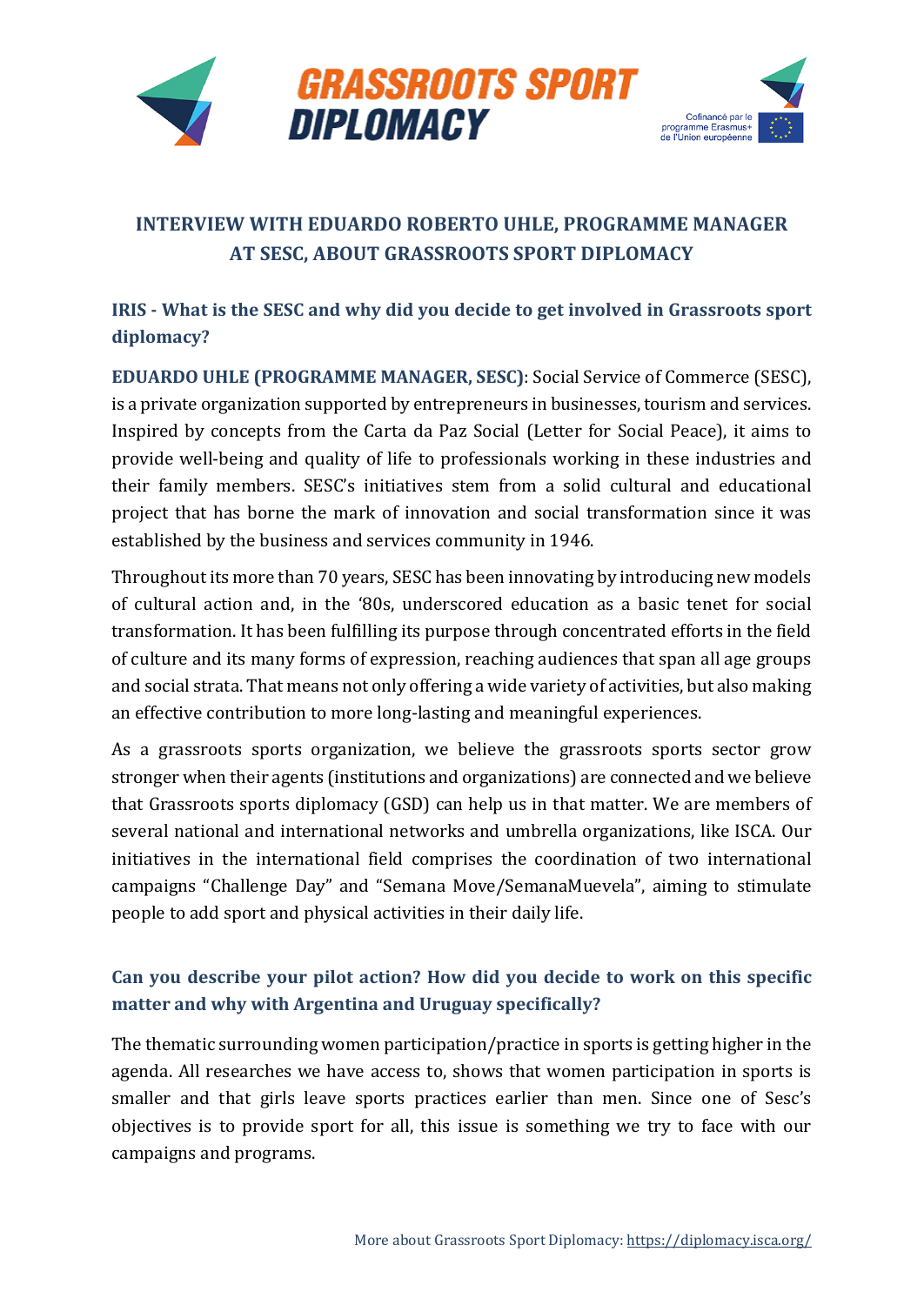

When we though about this pilot action, the possibility to tackle inequities in sport arouse quite fast within the group and many other factor led us to women football.

- First, we recently held a Symposium in São Paulo of the Rede de Pesquisa sobre"futebol e mulher na América Latina" (Research Network on football and women in Latin America) together with Museu do Futebol (Football Museum) that debated women participation in football and how is society mobilizing itself to confront some barriers.
- Second, the strong role football plays in South America's sports culture, and how it is considered men's territory only. It is a symbol and to change its culture might inspire other changes.
- Third, we considered that 2019 was Women's World Cup Year, and that this subject could have more visibility and resources throughout the year.

With that in mind, our pilot action was an effort to set up a international network focused on women football. The ideia was to try to understand the scenario we have in Brazil, that women have limited access to its practice, and to see if we had the same in our neighboors countries in order do share good practices around women inclusion in football.

Since it was a pilot action with limited resources, our first option was to reach neighbor countries, Argentina and Uruguay.

Our main objectives were:

- To create a network of South American institutions that work with women football;
- To enable the exchange of information among partners and best practices, considering their reality and culture and better understand what challenges they face and what solutions they already have;
- Deepen partners understanding on grassroots sport diplomacy;
- Lead partners to discover their potential on doing GSD, to become a GS Diplomate and increase their actions on this matter.

After several attempts over a two months period, we succeeded to stablish a group of organizations from Brazil, Argentina and Uruguay. Our international network started online with 4 institutions: 2 from Uruguay and 1 from Brazil and Argentina. At the same time, we mobilized a group of organizations from São Paulo region with the same purpose. After 9 months of activities, we did:

- 4 Regional meetings one every second month
- 3 International Online Meeting one every sencond month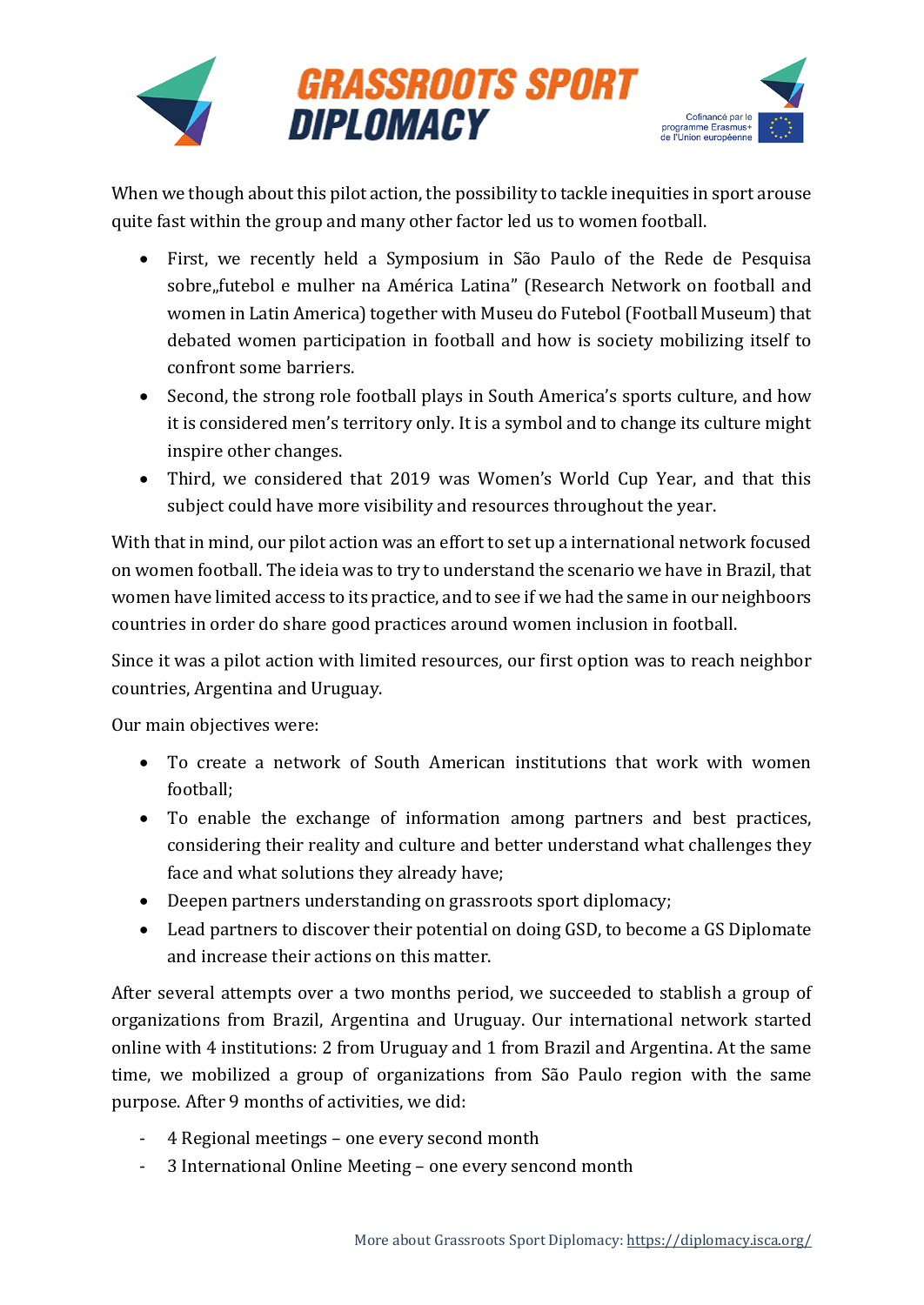



- 3 Field trips: to Brazil, to Argentina and to Uruguay
- Closing event 1 Women Football Fórum in Jundiaí Brazil

#### **What are the main results?**

I think the first thing we could notice is that football in Latin America is strong and dominated by man. There are several barriers to women participation in Argentina, Brazil and Uruguay. Another important aspect is that we have many groups trying to change this situation, fighting for women's right to play in those countries. However, it was curious to notice that none of the international partners knew each other prior to the Grassroots sport diplomacy approach, even those from Uruguay and Argentina, countries that share the same culture and speak the same language.

A strong factor about the network was its diversity, several different organizations, from private clubs, with a pay for play strategy focused on the upper classes to local feminist collectives from underserved areas, blogs websites and a museum, could seat together to debate their issues and share experiences.

While some groups are business oriented and formalized, other groups were struggling to fundraise and keep its activities working on a daily basis. This leads to sharing into different levels, from administration and fundraising to communication and opportunities.

We could also notice similar contexts, even from different countries, created strong connections. Two associations, *La Nuestra* from Buenos Aires and *Perifeminas* from the outskirts of São Paulo, are one example; both projects take place in underserved parts of each city and they could understand each other's difficulties and perspectives better.

Finally, from the Grassroots sport diplomacy perspective, we highlight that field trips and face-to-face meetings with the international partners were important to strengthen our bond and to get to know each other better. One of the partners reported a fear to collaborate with big and strong institutions such as Sesc. She mentioned a fear that one institution could try to impose ideas or solutions over the others, however once we start to work together in a collaborative and horizontal way, she felt confident about the work and the role she had do play in it.

During this 9 months, it is important to highlight what network was able to provide:

- Sports equipment donations between partners;
- Exchange of good practices in communications strategies, share of training methodologies for women;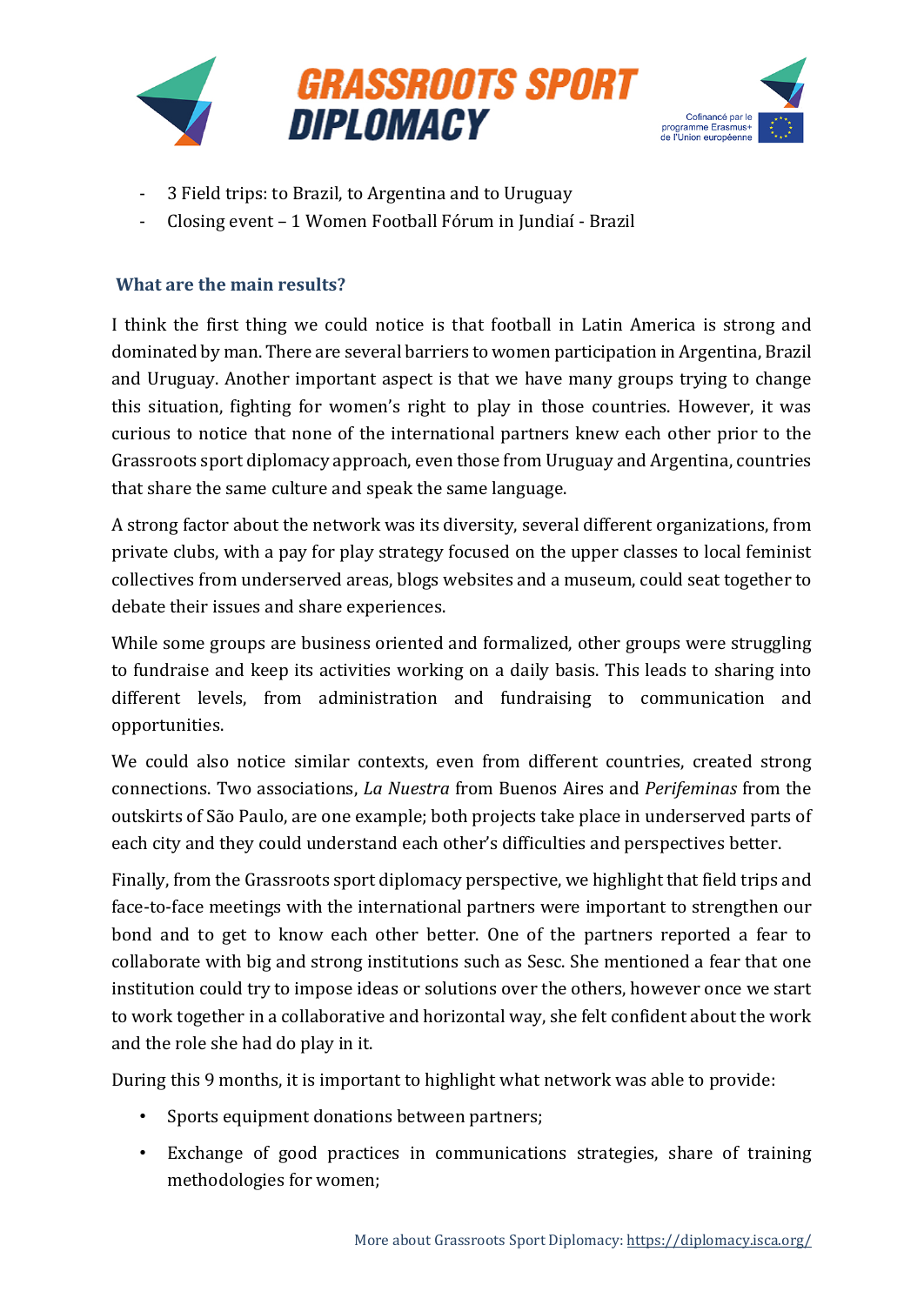



- Job opportunities for network members;
- New partners for new projects  $\rightarrow$  Love. Fútbol project with Perifeminas; (Love.Fútbol is a NGO that helps communities to build their own field/sports court and it is trying to fundraise to help Perifeminas)
- Creation of a calendar of local women's football activities to articulate and integrate more people inside and outside the network (work in progress); and
- Collaborative work to set up the Forum.

### **What will be the next steps?**

Although the network has only work for 9 months, once we were together at the closing event all partners stated the will to continue it. The sharing and visiting created a sense of belonging and a desire to keep the network and expand it to other states and countries even without GSD funding.

During the meeting, we realized the importance of having a common project, a deliverable, to work together and keep partners involved. This could help us to keep in touch during the year, and to have a schedule of meetings.

If setting up a network does not demand a whole lot of money, with the possibility to use technology in our behalf to meet (skype, googlemeet, gotomeeting and so on), finding resources to help with face-to-face meetings is another thing. We believe these offline moments are needed and strong; therefore, we should either invest or fund raise to have them at least once a month.

So far, we thought about inviting new partners from other countries, such as Chile, to widen our reach and to gather new perspectives.

### **How can this project inspire other ideas, project, stakeholders?**

As a grassroots sports organization we believe the grassroots sports sector grow stronger when their agents (institutions and organizations) are connected. We are members of several national and international networks and umbrella organizations, like ISCA. Our initiatives in the international field comprises the coordination of two international campaigns "Challenge Day" and "Semana Move/SemanaMuevela", aiming to stimulate people to add sport and physical activities in their daily life.

We believe that this project goes on that direction, that it could inspire institutions with the same goals to look for partners - close to them and around the world – to share